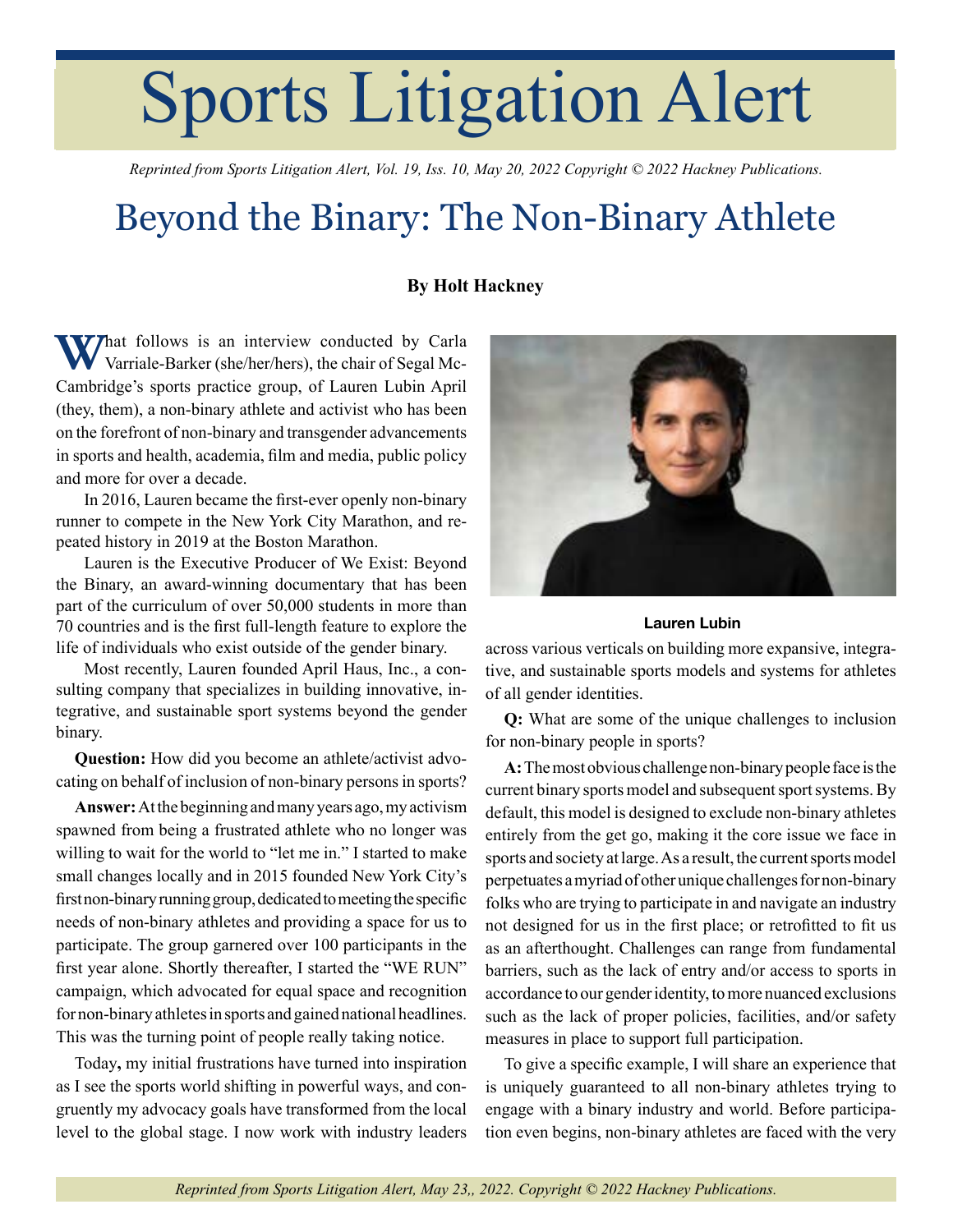real, personal, and vulnerable ultimatum of how and/or if participation will occur. The how — enroll as one of two gender options you are not, thus forcing problematic and unnatural conformity as a requirement for admission — or do not participate, which is the if. Both options are difficult to maneuver, potentially detrimental in either direction, and categorically alienating; especially when asked upon a child which, statically, is when most people enter sports. It is important to recognize that when non-binary people do enter sports, they are often doing so as the most vulnerable group yet discernibly the most courageous.

**Q:** What are some examples stakeholders can implement to foster a truly inclusive environment for non-binary people?

**A:** Invest in education - I talk more about this later, but education is the most important step, and should be the first step, in fostering a truly inclusive environment.

**Mentality before motion** - Sustainable inclusion is a mindset above anything else, and starts with developing integrative thinking before implementing action. One key to shifting the mentality is to embed inclusivity as a core value of "who we are," which automatically centralizes inclusivity as "how we operate." Again, approaching inclusivity from beginning rather than retrofitting.

**Community Engagement** - Actively seek and/or strengthen your relationships with the gender diverse community, and the community at large. Many clients are surprised to learn of thriving gender diverse clubs, groups, teams, etc. already existing within their community waiting to be tapped. Reach out to these groups to let them know your inclusivity efforts, invite them to participate in your events, and connect with them to learn about best practices and how to better serve.

**Diversify your stakeholders** - Have non-binary representation in your leadership, especially when it comes to critical decision-making that will impact the non-binary community. Diversity not only showcases that your environment truly is inclusive from the top down, but also counteracts any propensities to Affinity Bias and Confirmation Bias.

**Provide gender neutral facilities and/or spaces** - This enables and assures people of all gender identities with the ability to occupy spaces equally, and subsequently fosters an overall sense of safety and belonging for people of all gender identities.

**Develop nondiscrimination policies and guidelines** - This can range from implementing more inclusive HR and hiring practices, to incorporating protective measures around proper pronoun usage and gender identity, to developing more inclusive communication (both internal and external facing), to having clear guidelines on safety and confidentiality.

**Q:** Why does this sort of attention to creating an inclusive environment for non-binary athletes matter in the sports industry?

**A:** It matters because we matter. Put simply, we exist and exclusion is no longer the solution. Everyone deserves a right to play but non-binary athletes cannot play as themselves in an industry that has not changed for generations. The binary sports model is outdated and does not support modern times nor the next generation of gender diverse athletes who will be occupying sports and ultimately become key stakeholders. If unwilling to change, then at best the industry falls behind, and at worst perpetuates a dangerous environment for anyone who challenges the status quo.

**It** honestly boils down to if you do or do not believe that we exist; that we deserve our rights. It is that simple. And given the current socio-political climate, the time for individual and collective action has never been greater.

**Q:** Why now? Is there a "zeitgeist" moment whereby, legally and culturally, LGTBQIA+ athletes seem to have become such a focus?

**A:** As we know, LGBTQIA+ athletes have been advocating for equal rights, representation, and inclusion for decades. I, myself, have been advocating specifically for non-binary inclusion for over a decade — the majority of those years have fallen on deaf ears. It is only in the past few years that our culture and society have taken extra interest and stock in what LGBTQIA+ athletes have been fighting for all this time. On both sides of the coin may I add.

**At** this moment, we have absolutely reached a legal and political zeitgeist. The intense political and legal focus on LGBTQIA+ athletes is a direct mirror of the recent rise of LGBTQIA+ people and activism into mainstream culture and society, as well as the collective power of our community and allies. It is no mystery. As a result of LBGTQIA+ progress, we are seeing transgender and non-binary rights being used as political wedge juxtaposed to progressive societal and cultural shifts beyond the binary.

**No** matter which way you slice it, we have surpassed the point of "if" we exist to now "how" do we exist; the most significant question in my opinion.

**Q:** Can you highlight some inclusion success stories with organizations and stakeholders you have worked with?